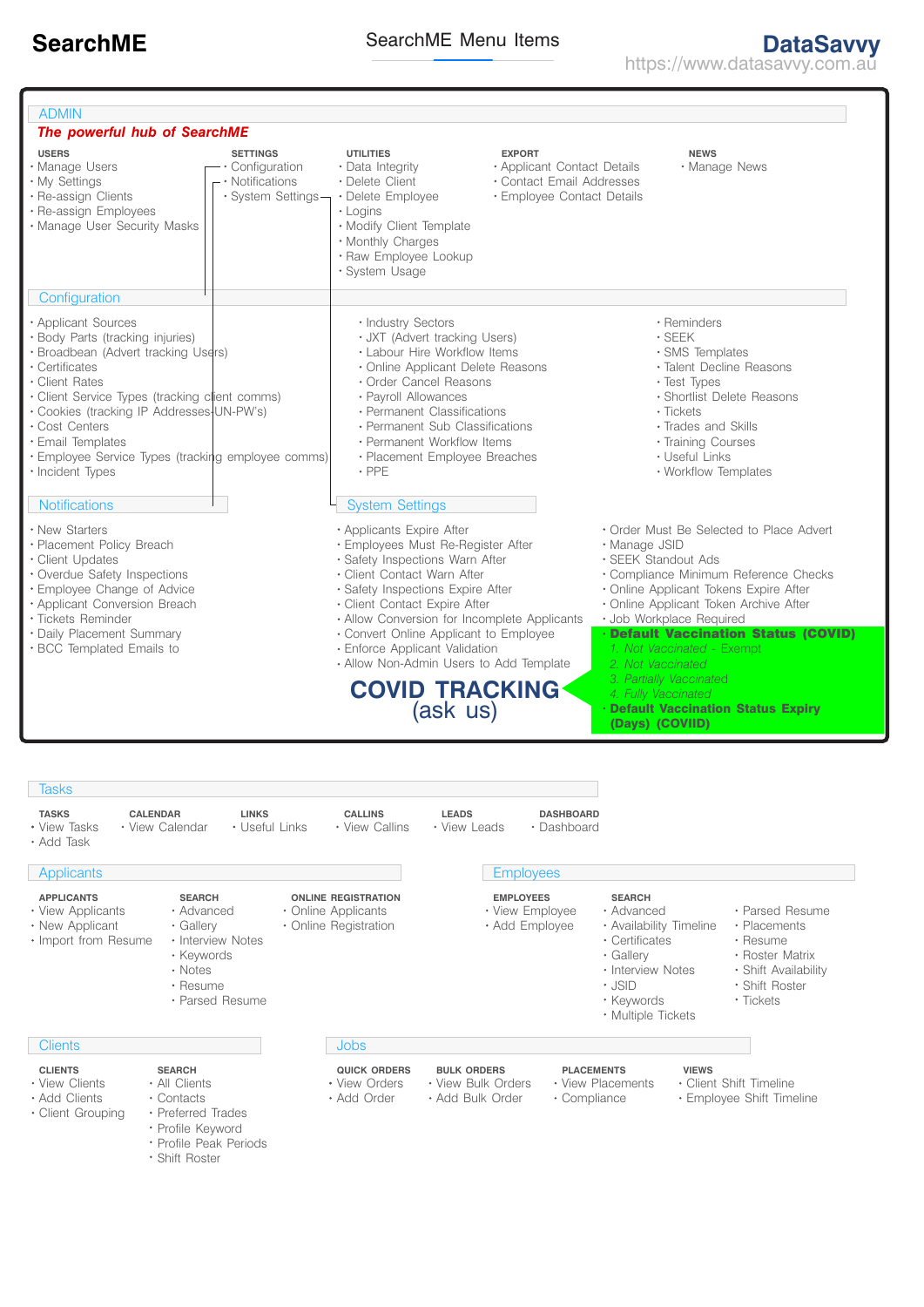## SearchME Menu Items

By Cost Center Status List Conversion Time Conversion Ratio Conversion Number Conversion by Source By Trade Conversion Non **Conformance** Callins List with Contacts . Gross Sales from Timesheets Account Managers • Placements Last 30 Days · Placements Next 30 Days Service Calls Service Calls by User • Placement Breaches Gross Margin Timesheet List Placements by User Recruitment Solutions Order Fulfilment Average Service Calls Users List Service Calls Summary Client Financials GM Online Applications Cumulative Summary By Cost Center Today's Starters • Handlers Placement History · Service Calls **Reports APPLICANTS EMPLOYEES CLIENTS MANAGEMENT ACCOUNTS** Invoice Summary Client Rate Summary Employee Superannuation By Cost Center By Trade By Handler Historical Shift Service Calls Expired Ticket Expired Certificate Expired Registration **Availability** Spreadsheet **PLACEMENTS** . Indigenous Placements Starting between dates · Indigenous Placements Active between dates Trainee Placements **TRAINING** Courses Filtered by: Applicant / Employee / Other Course Type Date Period Applicants to Employees Past 30 days Placement Breach Ratio % Past 30 Days **DASHBOARD Messaging** SMS Log SMS Usage Quick SMS **SMS Accounts** Manage Timesheets • Process Payroll **TIMESHEETS** View New Starters Create Manually **NEW STARTERS CHANGE OF ADVICE TOOLS** View Employee Change of Advice Create Employee Change of Advice View Client Change of Advice Create Client Change of Advice Employee Payroll Employee Search Manage Rates On Costs Original Start Date Reports Super Funds Clients Cost Centers Employees Suppliers **Payroll** Xero Tools Workforce One Astute ProActive  $\triangle$ rrow • Dhit **Maps** Find • Directions **DIRECTIONS LOCATIONS** Forms Company Forms Search Forms **FORMS** Client Placements Client Service Placement Confirmation Placements from Shifts Placement List Placement Matrix Client **Lists LISTS** • Placement Matrix Employee Running Sheet Safety Inspections Timesheet List Today's Placements Employees Missing **Tickets** *(COVID and including other medical Tickets)* Employees Medical **Tickets** *(COVID and including other medical Tickets)* View Online Applicants **Adverts ONLINE APPLICANTS** Manage Adverts **ONLINE ADVERTS** View Featured Candidates **FEATURED CANDIDATES Admin** Manage Users My Settings **· Re-assign Clients** Re-assign Employees Manage User Security Masks **USERS** Configuration Notifications System Settings **SETTINGS** · Data Integrity Delete Client Delete Employee Logins Modify Client Template Monthly Charges · Raw Employee Lookup System Usage **UTILITIES** Applicant Contact Details Contact Email Addresses Employee Contact Details **EXPORT** Manage News **NEWS** CoverME Menu Items ADMIN Manage Users My Settings **USERS** *The CoverME hub* **Configuration** Cost Centers • Trades / Skills Useful Links Tickets Certificates Configuration • Notifications -System Settings **SETTINGS** Delete Client Delete Employee System Usage View Logins . Raw Employee Lookup **UTILITIES** Employee Contact Details Contact Email Addresses **EXPORT** • Manage News **NEWS** • Incident Types • Injury Mechanism Cookies Hazard Types Service Types Notifications Per Branch Cost Center Settings New Starters Placement Policy Breach Employee Updates Time Sheets Overdue Safety Inspections Global Notification Settings - Operational Daily Placement Summary Exported Employee Details Export Client Details System Settings **SearchME SearchME Menu Items DataSavvy DataSavvy SearchME SearchME Menu Items https://www.datasavvy.com.au CoverME** Expired Visa Expiring Ticket Expiring Certificate Expiring Visa **COVID TRACKING** (ask us)

- Employee Change of Details
	- Maximum I Isers Current User Count
		- Number of Users remaining
		- Safety Inspections warn after
		- Safety Inspections expire after
		-
		- System Configuration (Advance Users Only)